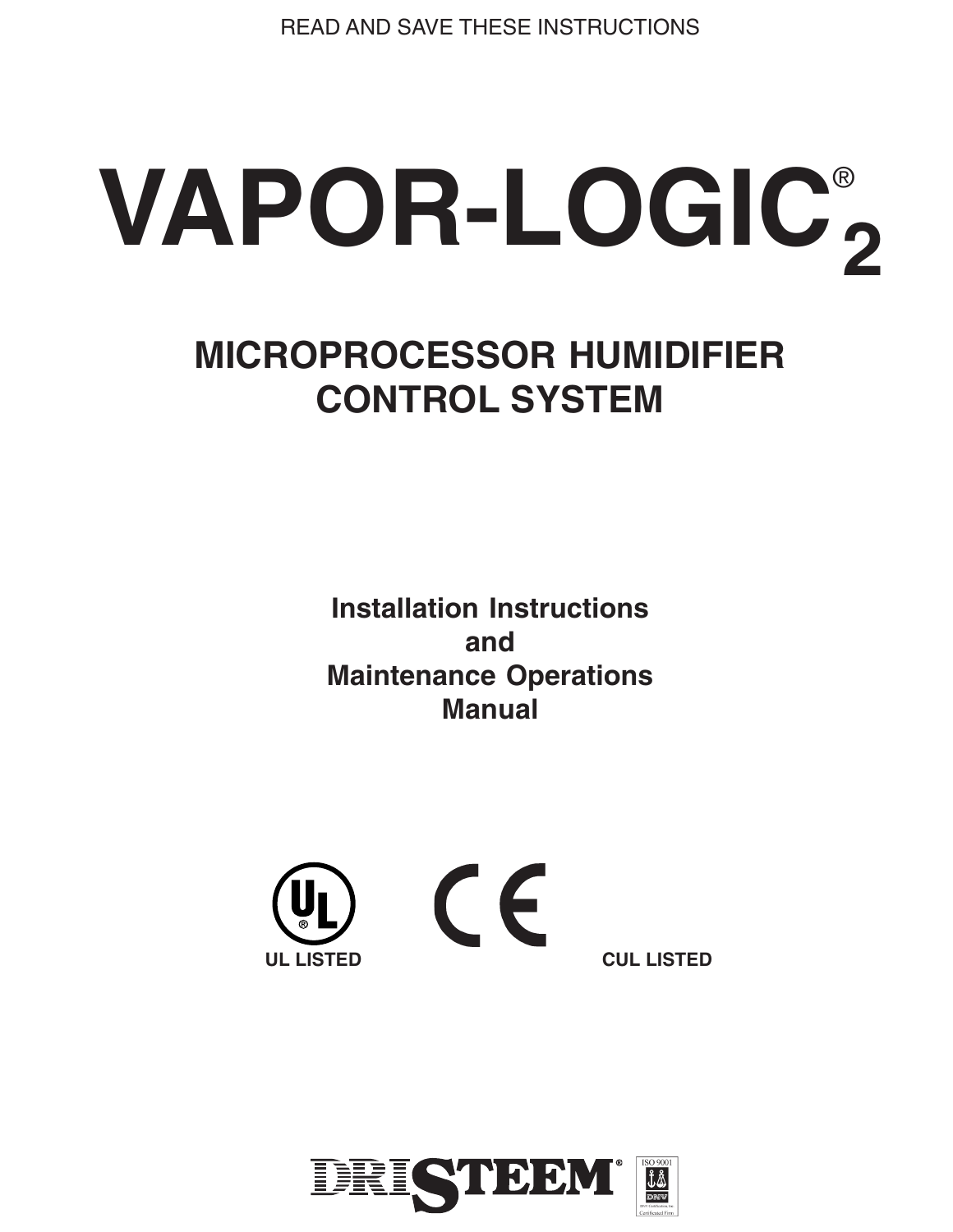### **TABLE OF CONTENTS**

#### **TO THE PURCHASER AND THE INSTALLER:**

Thank you for deciding to purchase the VAPOR-LOGIC® $_2$ microprocessor-based humidifier control system. We have designed and developed this microprocessor to give you total satisfaction and many years of trouble-free service. Observing the installation and operating practices described in this manual will assure you of achieving that objective. We urge you to become familiar with the contents of this manual.

DRI-STEEM Humidifier Company

| <b>Introduction</b>                        |
|--------------------------------------------|
| VAPOR-LOGIC, Control Board                 |
| VAPOR-LOGIC, Key Pad / Digital Display     |
| <b>Sensing Device Placement and Wiring</b> |
|                                            |
|                                            |
|                                            |
|                                            |
|                                            |
|                                            |
|                                            |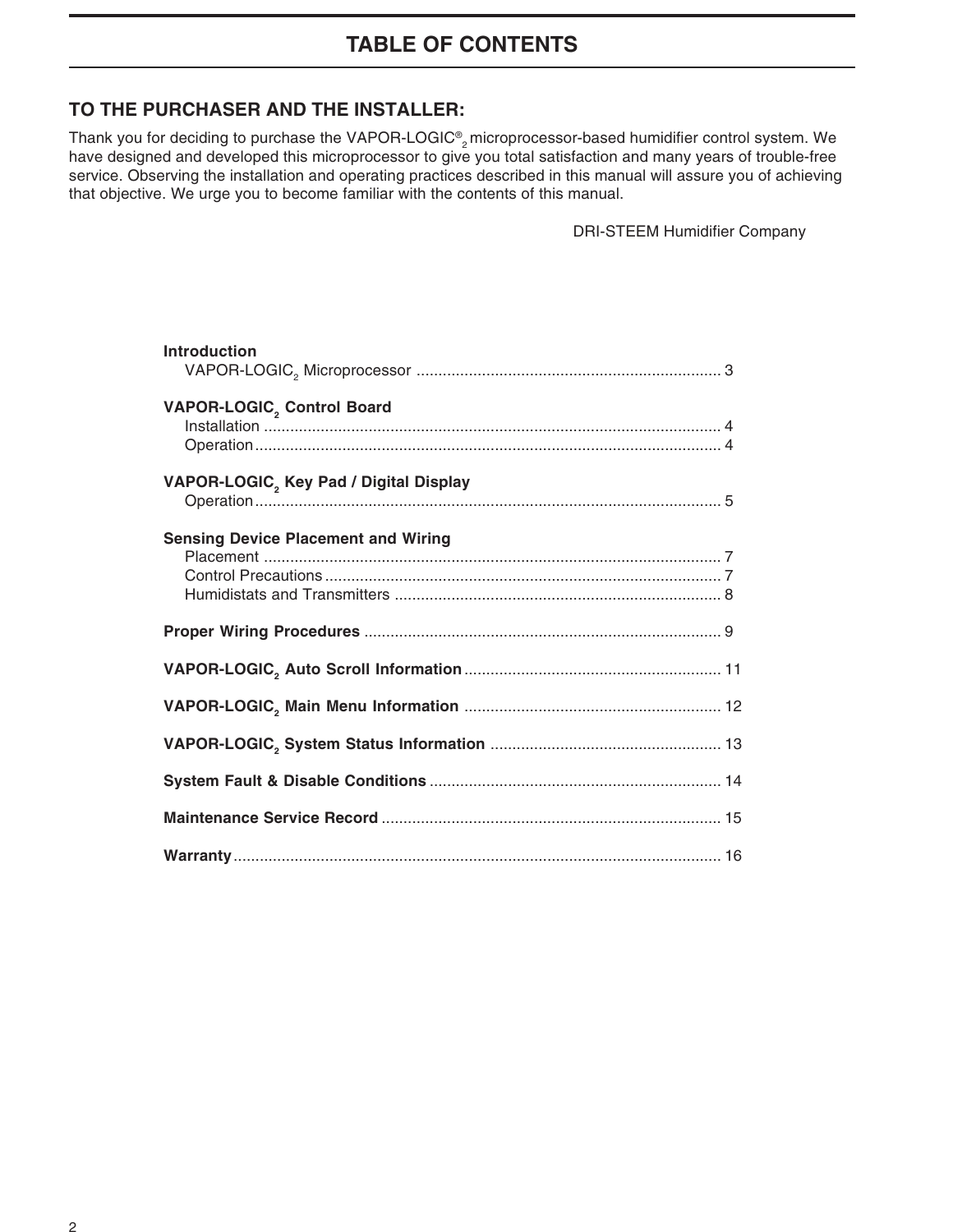### **INTRODUCTION**

This manual explains the operation of and gives instructions for the use of the VAPOR-LOGIC® $_{\rm 2}$ microprocessor (see figure 3-1).

<code>VAPOR-LOGIC</code>  $_{\textrm{\tiny{2}}}$  is a custom microprocessor-based humidifier control system developed to be compatible with DRI-STEEM single stage humidifiers. (See Figures 3-2, 3-3 and 3-4 below.) The versatile software is configured to meet the needs of humidification system control variations and to adapt to a multitude of humidifier applications. The advanced technology of VAPOR-LOGIC $_{\rm _2}$  provides reliable operation while its simple operating procedures make it easy to use.

VAPOR-LOGIC $_2$  features include a self-diagnostic test during initialization, end-of-season drain, compatibility with most control inputs. A full-function integral digital display key pad that allows you to monitor and adjust humidifier performance parameters.

VAPOR-LOGIC $_2$  controls single stage humidification systems with control accuracies within ±3% RH.



**Figure 3-2:** The VAPOR-LOGIC<sub>2</sub> key pad is mounted on the CRU humidifier control cabinet, located near

the unit.

**Figure 3-1:** The key pad clearly displays the system function of the humidifier.



Figure 3-3: The VAPOR-LOGIC<sub>2</sub> key pad is mounted on the front of the HUMIDI-TECH® cabinet for easy access.



**Figure 3-4:** The STS and LTS humidifiers offer the flexibility of mounting the VAPOR-LOGIC $_{\tiny 2}$  key pad on a control cabinet that is mounted either on the humidifier or on a wall near the humidifier.

3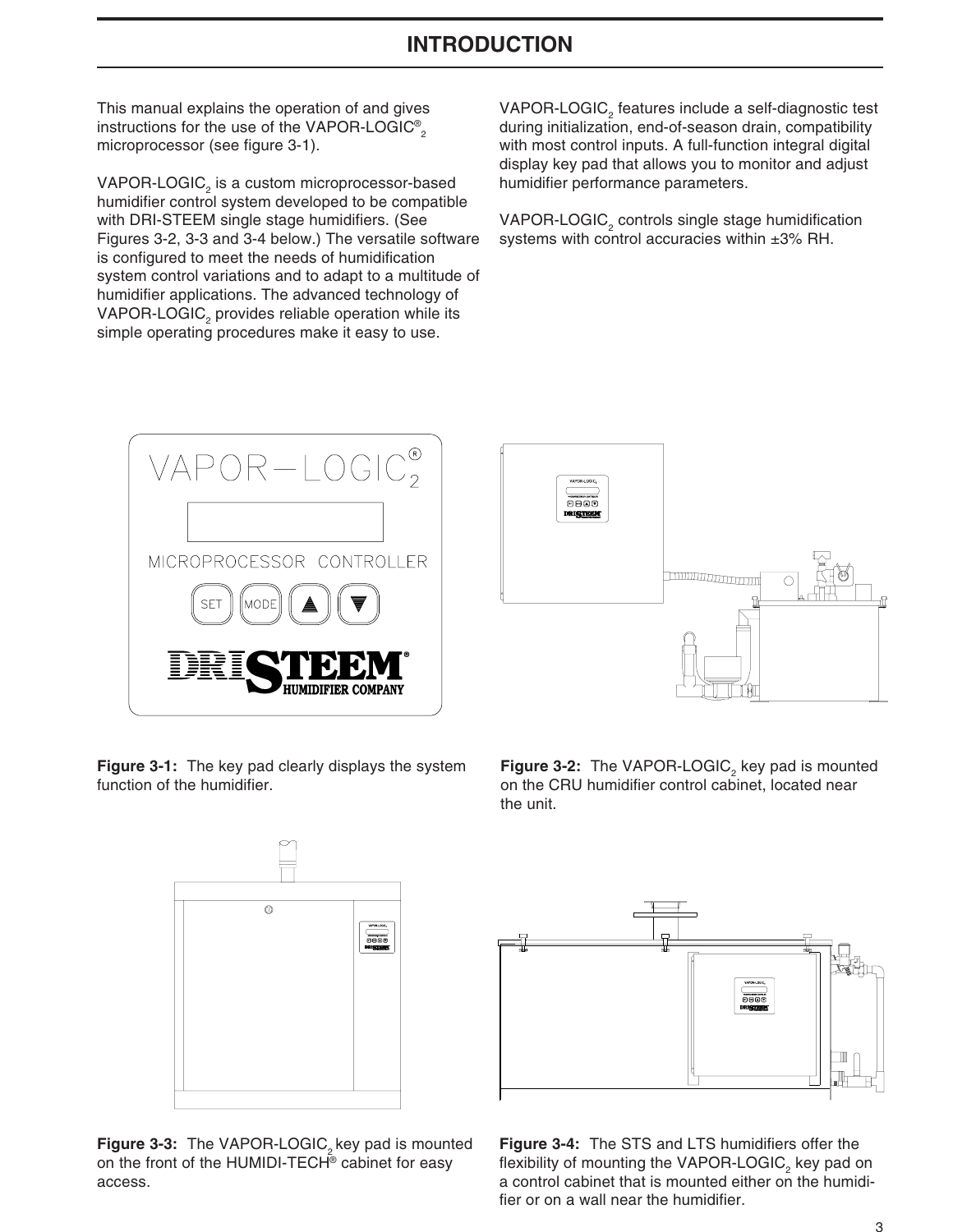# **VAPOR-LOGIC® 2 CONTROL BOARD INSTALLATION**

The VAPOR-LOGIC $_{\rm _2}$  control board is shipped factory mounted within a control cabinet with all internal wiring completed. All software has been custom programmed into your VAPOR-LOGIC $_{\textrm{\tiny{2}}}$  system according to the original order requirements. Refer to the VAPOR-LOGIC $_2$  control board drawing for detail of the board and connection points. (See Figure 4-1.)

**Never run control system wires bundled with, or in the same conduit as, line voltage wires.**

**All humidifier power wiring is represented on the humidifier wiring diagram. A wiring diagram and information guide are attached to the inside of control cabinet door. All instructions should remain in the control cabinet after installation.**

# **VAPOR-LOGIC2 CONTROL BOARD OPERATION**





| ٧ | ۰, |  |
|---|----|--|
|   |    |  |

| No.            | <b>Description</b>                                 | No.     | <b>Description</b>                            |
|----------------|----------------------------------------------------|---------|-----------------------------------------------|
| J1             | Alphanumeric Display Module Connector              | $QC-5$  | FRZ Receives 2, 21 VDC Input From Freeze Stat |
| J2             | Removable Terminal Strip to Reline Control Signals | QC-6    | V10<br>Water Level, C                         |
| J3             | Jumper PIN Selects Temperature Compensation Signal | $QC-7$  | 0R<br>Water Level, B                          |
| J <sub>4</sub> | Jumper PIN Selects High Limit Humidity Signal      | $QC-8$  | BR.<br>Water Level, A                         |
| J <sub>5</sub> | Jumper PIN Selects Control Input Signal            | $QC-9$  | YEL.<br>Water Level Common                    |
| $QC-1$         | 24 Volt Output to Heater Contactor<br>Heat         | $QC-10$ | Modulating 6-9 VDC, DC Output<br>+SSR         |
| $QC-2$         | Drain Drain Value 24 Vac Output                    | $OC-11$ | 24H<br>24 Vac Hot                             |
| $QC-3$         | Fill<br>Fill Valve 24 Vac Output                   | $QC-12$ | 24H<br>24 Vac Hot                             |
| $QC-4$         | +21V 21 Volt DC Output to Freeze Stat              | $QC-13$ | <b>COM</b><br>24 Vac Common                   |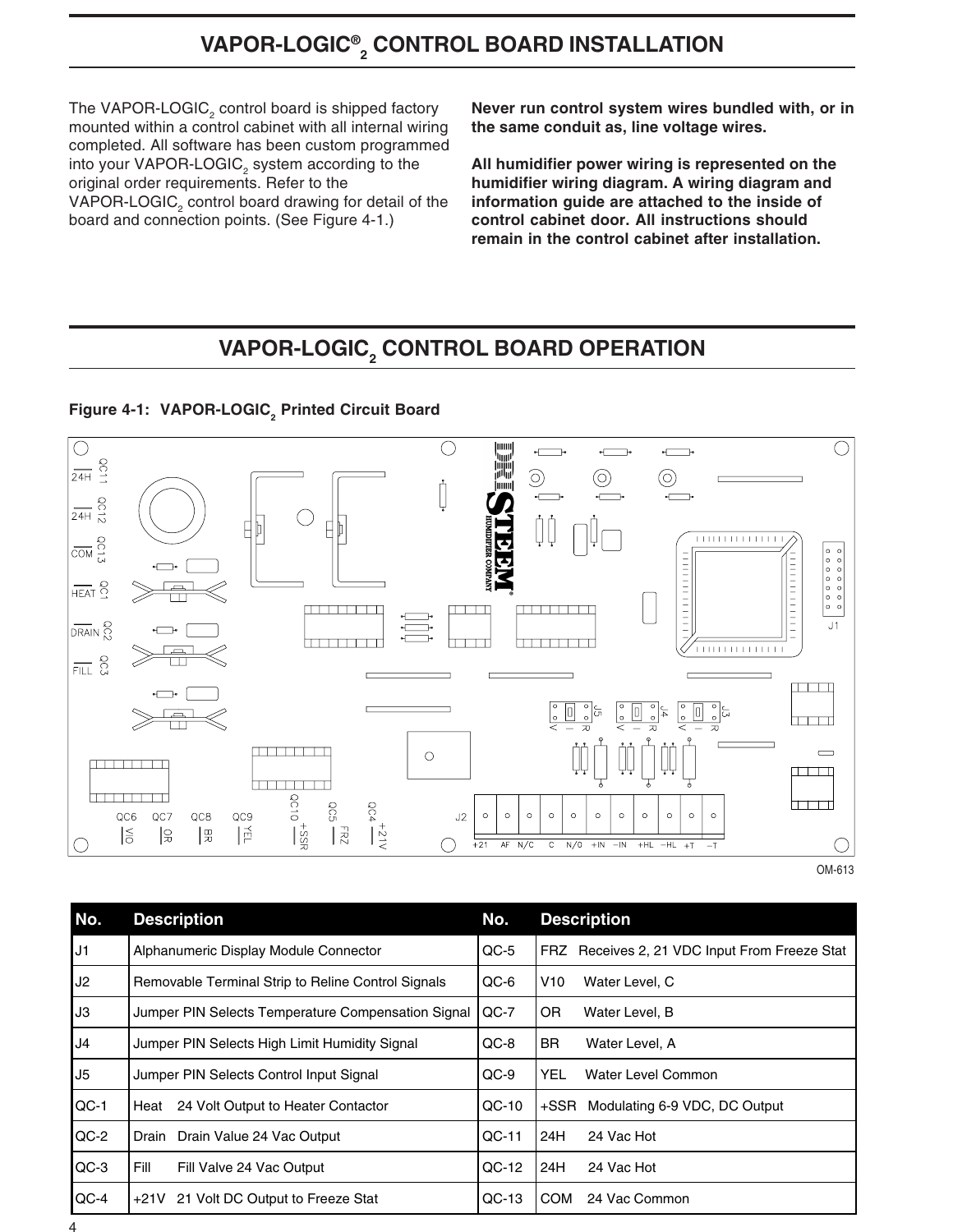

A conductivity probe system allows VAPOR-LOGIC, to control water levels for optimum operating efficiency. The three-probe system is monitored by the VAPOR-LOGIC $_2$  control, which performs all necessary logic and timing functions to provide total water level control and safety shutdown.

VAPOR-LOGIC, automatically maintains the water level between the upper two probes A and B. When the water level falls below probe B, the fill valve is opened until the water level reaches the upper probe A. (A two second delay is incorporated in the skim time software to ensure that turbulence does not cause an inaccurate fill reading.) An adjustable skim time allows for an extended skim period (2-60 seconds) to reduce mineral concentration within the humidifier. This adjustment can be accessed through the key pad main menu. (See page 7.) Probe C provides low water protection for the heating elements. If the water level falls below probe C, the heat source is de-energized. (See Figure 5-1.)

**Figure 5-1 : Conductivity Probes** In addition to controlling the water level, VAPOR-LOGIC<sub>2</sub> determines when the heat source is energized. If there is a call for humidification, even during the fill cycle, the heat source will stay on to provide continuous output.

#### **Auto Drain Sequence**

VAPOR-LOGIC<sub>2</sub> is pre-programmed to enter an automatic drain, flush, and refill cycle based upon the actual time the humidifier has produced steam. VAPOR-LOGIC<sub>2</sub> is factory-set for a 40 hour (accumulated "ON" time) drain interval, with 8 minute drain and 8 minute flush durations. When VAPOR-LOGIC<sub>2</sub> initiates the auto drain sequence, all demand for heat is turned off. The drain valve is then opened to allow the tank to drain. At the end of the drain cycle the fill valve is opened initiating the flush cycle. The drain valve remains open during the flush sequence for drainage while the fill valve is open. At the completion of the flush cycle, the drain valve closes, allowing the fill valve to refill the evaporating chamber. The VAPOR-LOGIC<sub>2</sub> timers are reset and the humidifier returns to normal AUTO operation.

#### **End of Season Drain**

If there is not a call for humidification over a 72 hour period, VAPOR-LOGIC $_2$  automatically drains the humidifier. The drain valve is held open for one hour. The humidifier then switches into STDBY mode until there is a call for humidification, at which time VAPOR-LOGIC<sub>2</sub> automatically refills the evaporating chamber and resumes normal operation.

# **VAPOR-LOGIC2 KEY PAD / DIGITAL DISPLAY OPERATION**

The system is provided with an LCD display that has two lines with sixteen characters per line. This display provides all of the control, monitoring, and setup information.

The key pad has four keys that are used to set and control the system: MODE, SET, and the UP & DOWN ARROW keys. (See Figure 5-2.)

**Figure 5-2: VAPOR-LOGIC2 Key Pad/Digital Display**



#### **MODE**

The MODE key is used to place the system into one of four operating modes. Each time MODE is pressed, the system will move to the next mode: AUTO, STANDBY, DRAIN, and TEST.

The other three keys are multifunction keys whose function depends upon the current system mode.

#### **SET**

The SET key, if pressed while the system is in either AUTOMATIC or STANDBY mode, will place the system into the Main Menu. (Note: if Access Code Protection has been selected, an additional step is necessary. See page 7 for further information.) Once in the Main Menu, pressing SET will move the digital display through the various Main Menu parameters.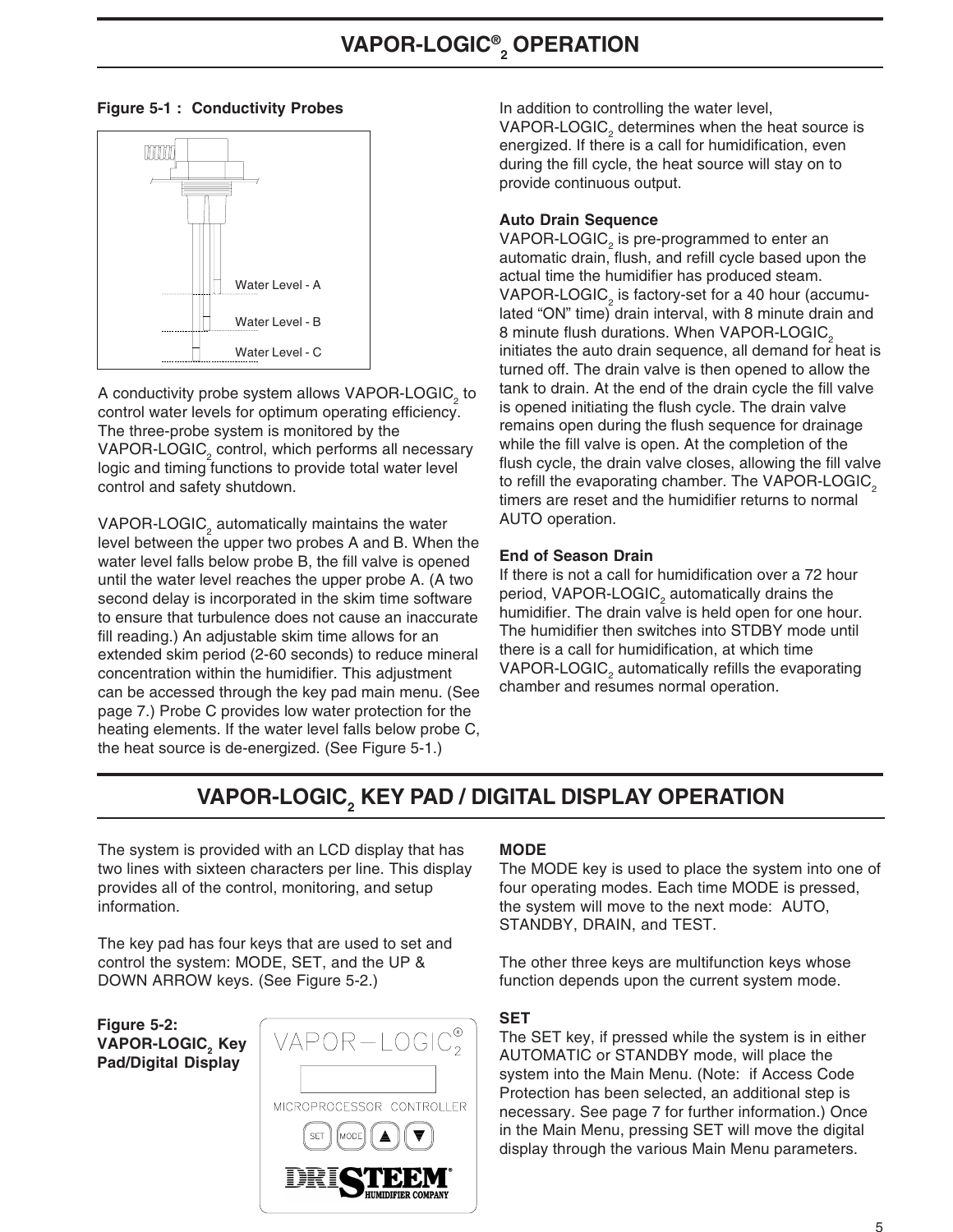#### **UP ARROW**

The UP ARROW key is used, in the AUTOMATIC mode, to transfer one of the automatic scrolling items on the lower line to the upper line for constant monitoring. The item selected will be updated every few seconds and will remain isolated on the upper line while the other functions will continue scrolling on the lower line. Items that can be selected for constant monitoring are: Actual RH, Actual High Limit RH, Glass Temperature, Time until Recommended Service, Time until Automatic Drain and Flush Sequence, and Time until End of Season Drain.

If the system is in the DRAIN mode, pressing the UP ARROW key will open the drain valve.

If the system is in the TEST mode, pressing the UP ARROW key will start the test, or continue the test if it was halted.

#### **DOWN ARROW**

The DOWN ARROW key is used, in the AUTOMATIC mode, to sequence through the auto scrolling items of the lower line. (To see the list of auto scrolling parameters, turn to page 11.)

If the system is in the DRAIN mode, pressing the DOWN ARROW key will close the drain valve.

If the system is in the TEST mode, pressing the DOWN ARROW key will halt the test, or if already halted, will cancel the test.

#### **OPERATING MODES**

There are four operating modes: AUTO, STANDBY, DRAIN, and TEST. These different modes allow you to monitor and control the various operations of VAPOR-LOGIC $_{\textrm{\tiny{2}}}$ . The digital displays vary considerably from mode to mode. The tables on pages 11-14 will give you all of the possible displays, as well as their descriptions, so you are able to understand what VAPOR-LOGIC $_{\rm _2}$  communicates through the digital display.

#### **AUTO MODE**

The AUTO mode allows for the normal operation of the humidifier. AUTO mode is the default mode of VAPOR-LOGIC $_{\rm _2}$  if power is interrupted.

In AUTO mode the upper line contains the review parameter you have selected and the lower line contains the auto scrolling parameters. (Remember: the UP ARROW key can be used to move through the possible review parameters on the upper line, while the DOWN ARROW key can be used to scroll through the parameters listed on the lower line.)

#### **STANDBY MODE**

When in STANDBY mode, the control outputs are turned off. Inputs continue to be monitored, and all programming functions are available. However, no outputs are affected, and the water level in the evaporating chamber is not maintained. The drain timers and service timers do not accumulate time.

#### **DRAIN MODE**

Similar to the STANDBY mode, the inputs are monitored but no outputs are affected while the system is in DRAIN mode. Programming functions are not accessible while in the DRAIN mode. The DRAIN mode de-energizes the heat source. While in the DRAIN mode, the drain valve can be opened or closed with the UP and DOWN keys.

In DRAIN mode, the upper display will read DRAIN MODE while the lower display reads either DRAIN OFF or DRAIN ON.

#### **TEST MODE**

The TEST mode can turn on the control outputs one at a time to verify that each is performing correctly. All other functions are blocked. The TEST mode begins with a flashing TEST MODE message for five seconds. After this delay, the outputs are cycled individually. The heat demand, the drain valve, and the fill valve are tested.

In TEST mode, the upper display will read TEST MODE while the lower display indicates the status of the test, or the output function being tested. For example, the lower line display could read: FILL ON.

#### **INITIALIZATION**

When power is first applied to VAPOR-LOGIC $_{\textrm{\tiny{\it 2}}}$ , a short self-diagnostics test sequence is performed. During this test, the microprocessor and the nonvolatile EEPROM memory are verified to be functioning properly. If a fault is detected, the fault message is displayed and humidifier operation stops. If no fault is detected, VAPOR-LOGIC $_{_2}$  begins normal operation in the AUTO mode.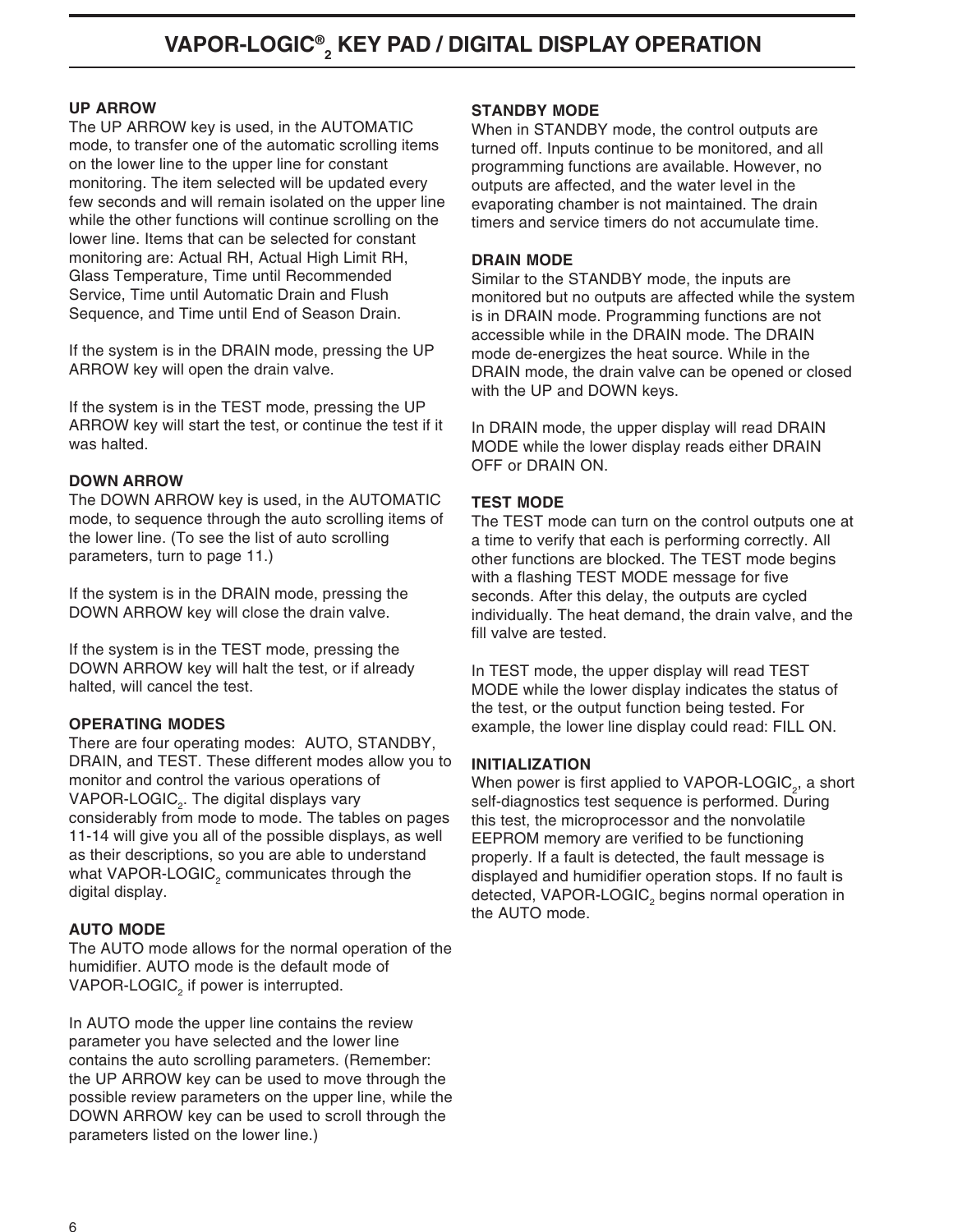# **VAPOR-LOGIC® 2 KEY PAD / DIGITAL DISPLAY OPERATION**

#### **Accessing and Setting Main Menu Parameters**

In either AUTO or STANDBY Mode, press the SET key to enter the Main Menu. (Note: The Access Code has been factory set to 00, and will not appear unless you have reset the Access Code. You may set the Access Code as you would any other parameter in the Main Menu.)

Once in the Main Menu, use the SET key to scroll through the items until the item you want is shown.

Use the UP and DOWN ARROW keys to change or set the parameter.

### **SENSING DEVICE PLACEMENT AND WIRING**

#### **Sensing Device Placement**

The location of the humidity sensing devices is very important to achieve accurate humidity control. A drawing of a typical small air handling system is shown below (Figure 7-1). For the best control, place the humidity sensing device in the center of room, or just inside of the return air duct (location A). This will provide the least amount of variation caused by air flow patterns and room temperature. Placement of the duct high limit humidity sensing device (location D) must be downstream from dispersion tubes a sufficient distance to ensure steam absorption has taken place. Accurate control of temperatures in rooms and ducts is also very important to improve control of relative humidity.

#### **Control Precautions**

Unsatisfactory humidifier control accuracy may involve more than just the controller's capability to control the system. Other factors that play an important role in overall system control are:

- Size of the humidification system.
- Overall system dynamics associated with moisture migration time lags.
- Accuracy of humidistats and humidity transmitters and their location.
- Dry bulb temperature accuracy in space or duct.
- Velocities and air flow patterns in ducts and space environments.
- Electrical noise or interference.



#### **Figure 7-1: Humidistat Control or Humidity and Temperature Transmitters Recommended Placement**

7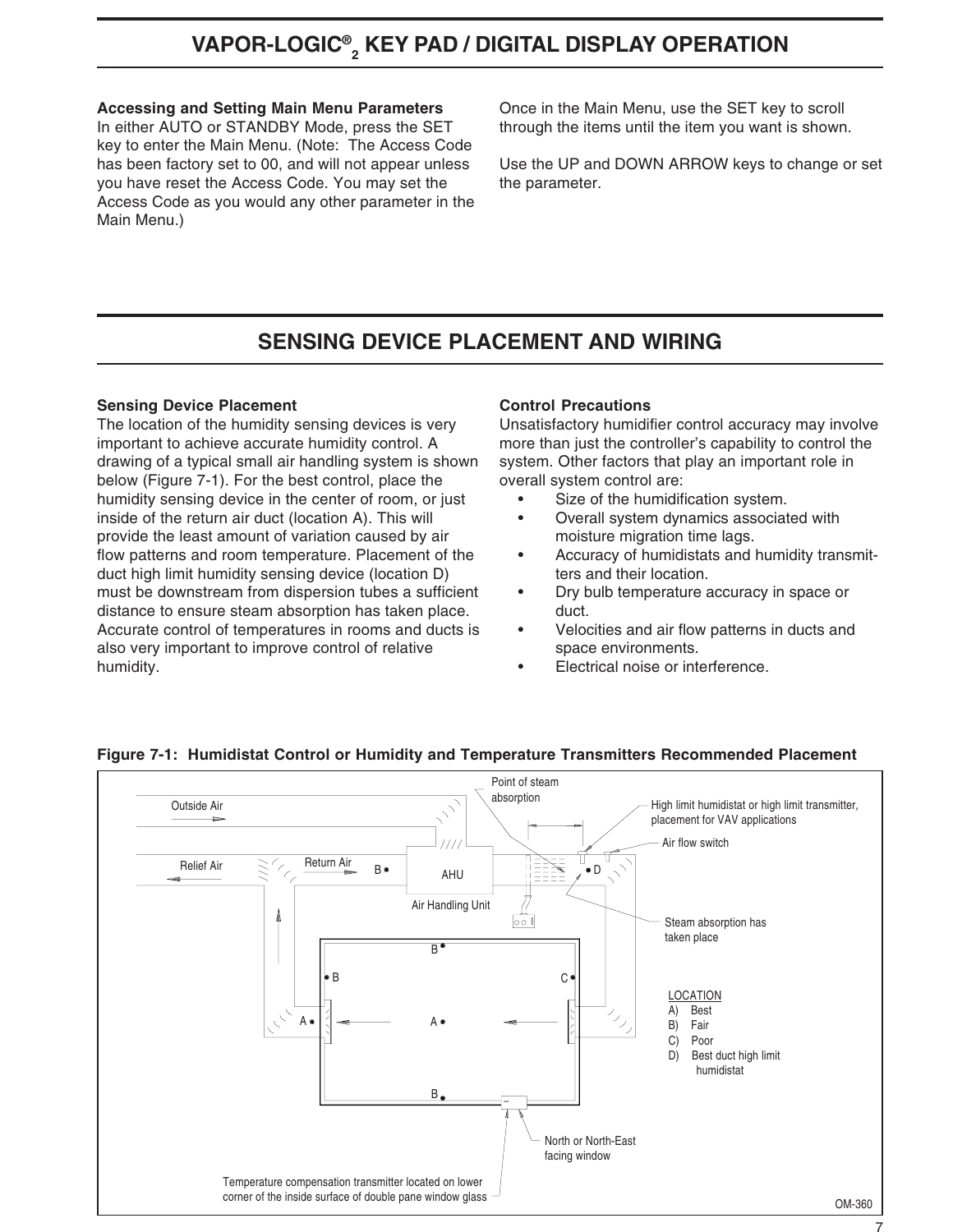### **SENSING DEVICE PLACEMENT AND WIRING**

#### **Wiring On/Off Humidistats\***

DRI-STEEM may provide three types of on-off controls: a wall or a return air, duct-mounted humidistat, or a pneumatic/electric relay.

#### **Modulating Humidistats\***

Humidistats can be supplied for either wall or ductmounted applications. These humidistats are powered by a 21 VDC supply provided by the VAPOR-LOGIC® $_{\rm 2}$ control board. A 0-15 VDC modulated control signal is returned to the VAPOR-LOGIC<sub>2</sub> control board which modulates the output of the humidifier.

To use a signal from a pneumatic humidistat, DRI-STEEM can provide a transducer for a 20-138 kPa pneumatic input range. This pneumatic input is converted to a 0-135 Ohm signal. This 0-135 Ohm signal is adaptable to the VAPOR-LOGIC $_{_2}$  control board.

\*(Humidity set-point is made at the humidistat.)

#### **Modulating Humidity Sensors with Transmitters**

DRI-STEEM can supply sensors with transmitters for either wall or duct-mounted applications. They are powered by VAPOR-LOGIC $_{\rm _2}$  and have an output of 4-20 mA for a 0-100% RH range. (Humidity set-point is done at the VAPOR-LOGIC $_{\textrm{\tiny{2}}}$  keypad.)

**OPTION: Variable Air Volume (VAV) Control Kit** When this system is ordered, a second modulating humidity sensor with transmitter is supplied (for duct mounting). This transmitter limits humidifier output during periods of low air flow to prevent saturation of air being humidified.

**NOTE: The wiring diagram (found on the inside of the humidifier control cabinet) will show proper wiring for these controls.**

**NOTE: DRI-STEEM recommends using a 1 mm2 plenum-rated shielded cable for transmitter wiring and grounding shield at a protective earthing bar in control cabinet. (See Figure 8-1.)**

#### **OPTION: Aquastat**

This option protects the humidifier from damage due to freezing. Should the temperature of the water in the humidifier drop to near freezing the aquastat will energize the heat source as needed.

#### **OPTION: High Limit Controller**

This option is recommended for all duct humidifier applications. It is usually set for 90 to 95% RH and protects the duct system from condensation due to a rise in duct RH or drops in air temperature or air volume.

#### **OPTION**: **Cold Snap RH Offset**

This option prevents condensation from forming on windows during periods of frigid weather. It consists of a transmitter mounted on an appropriate window to sense glass temperature. When the glass temperature falls below the dew point, the RH set point is automatically lowered. When the cold snap ends and the glass temperature rises, the normal RH set-point is automatically restored.

#### **Cold Snap Transmitter Placement** (See Figure 9-1)

- 1. Position the cold snap transmitter control box on a wall adjacent to lower window framing and route the temperature sensor umbilical cord behind the wall and out through window framework.
- 2. Place flat surface of temperature sensor tip on lower corner of glass surface.
- 3. Temporarily hold sensor tip in place with strips of masking tape.
- 4. Apply small amount of clear RTV silicone adhesive over and around the sensor tip (making sure the sensor tip is in contact with the window glass).
- 5. After adhesive has cured, remove masking tape.

#### **Figure 8-1: Shielded Cable**

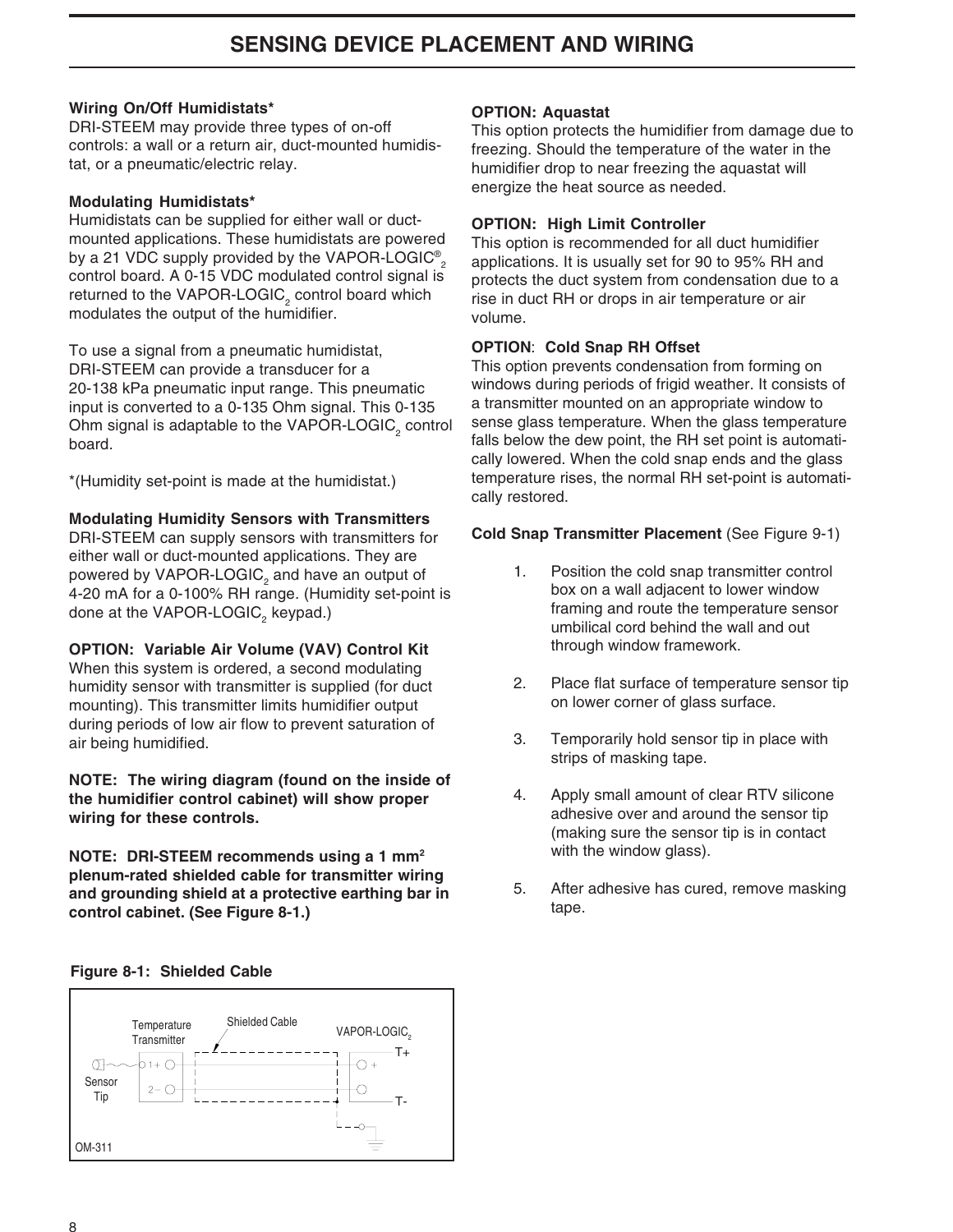### **SENSING DEVICE PLACEMENT AND WIRING**





## **PROPER WIRING PROCEDURES**

Electrical noise is generated by electrical equipment, such as switching loads, electric motors, solenoid coils, welding machinery, fluorescent light circuits, etc. These stray electrical currents can produce undesirable effects in the electronic control circuits that eventually affect controllability. The electrical noise or interference generated from these sources (and the effects on controllers) is very difficult to define, but most common symptoms are erratic operation or intermittent problems.

However, most noise problems can be prevented by using wiring practices and techniques which do not allow for coupling or inducing of electrical interference into control circuits. Some simple wiring practices associated with DRI-STEEM humidifier equipment should minimize interaction of noise and controls:

- Humidifier and control cabinets must be connected to a code-approved earth ground.
- When routing electrical wiring inside the control cabinet, separate line voltage wiring from low voltage control circuit wiring.
- Use separate metallic electrical conduits or cable trays for line and low voltage wiring from the humidifier to humidity sensors, airflow switches, etc.
- Do not mix chassis or safety grounds with current carrying commons. No safety grounds should ever be used as a conductor or neutral to return circuit current.
- The preferred method of external electrical connections to humidistats, room/duct humidity and temperature transmitters, and control signal input connections from building control systems is minimum size 1 mm2 plenum rated wire cable of twisted pair type, BELDEN #8870, including cable shielding and drain wire for grounding.
- All grounding of shielded cable connections should be returned to the control cabinet and tied to the protective earthing bar. Do not ground shield at the device end.

#### **Note: Do not use shielded cable for probe wiring.**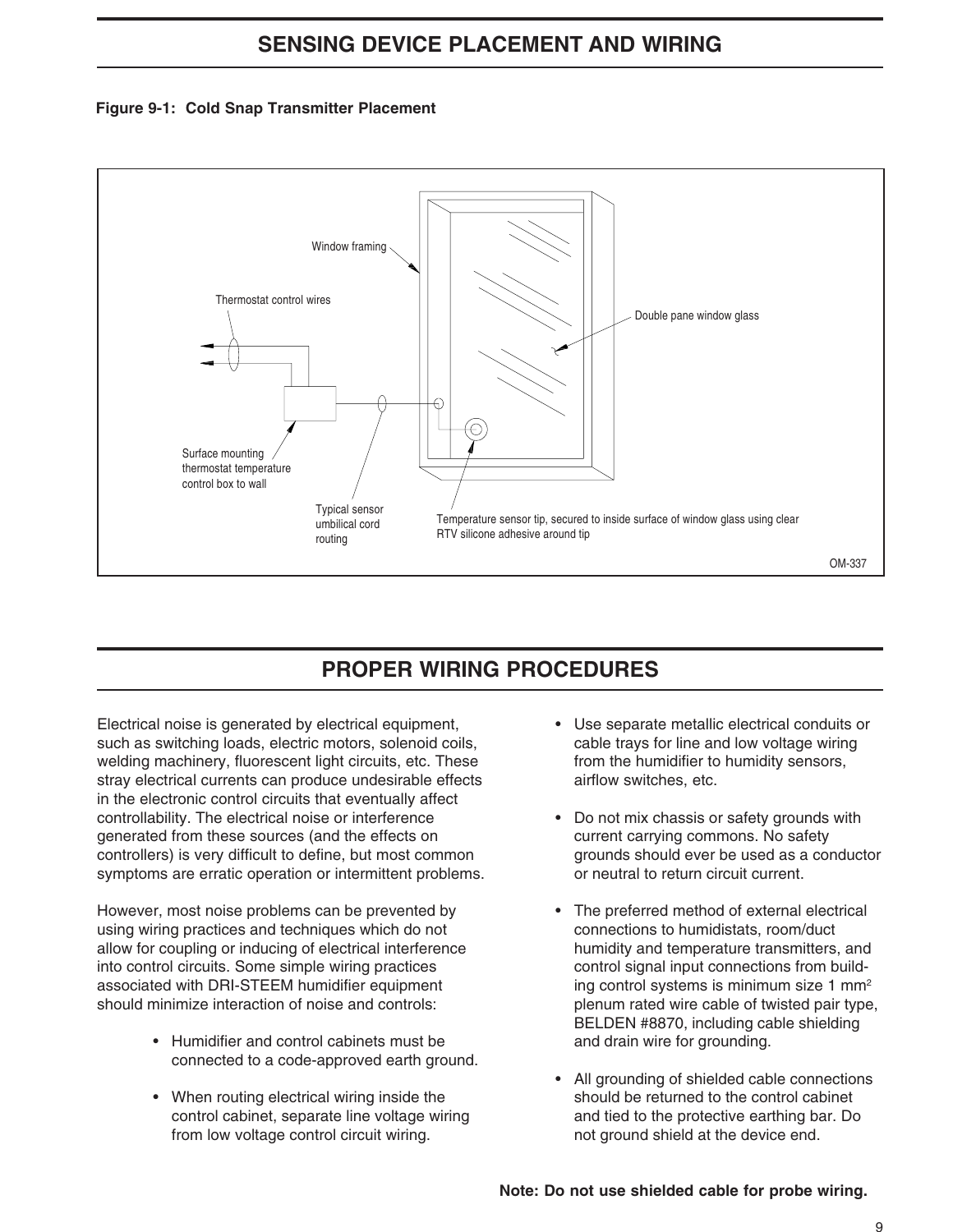### **PROPER WIRING PROCEDURES**

#### **Figure 10-1: Earth Bar Wiring**



For maximum E.M.C. effectiveness, all humidity, temperature and air flow controls should be wired using multiconductor shielded plenum-rated cable with a drain wire for the shield. The drain wire should be connected to the shield ground terminal with its length kept to less than 50 mm.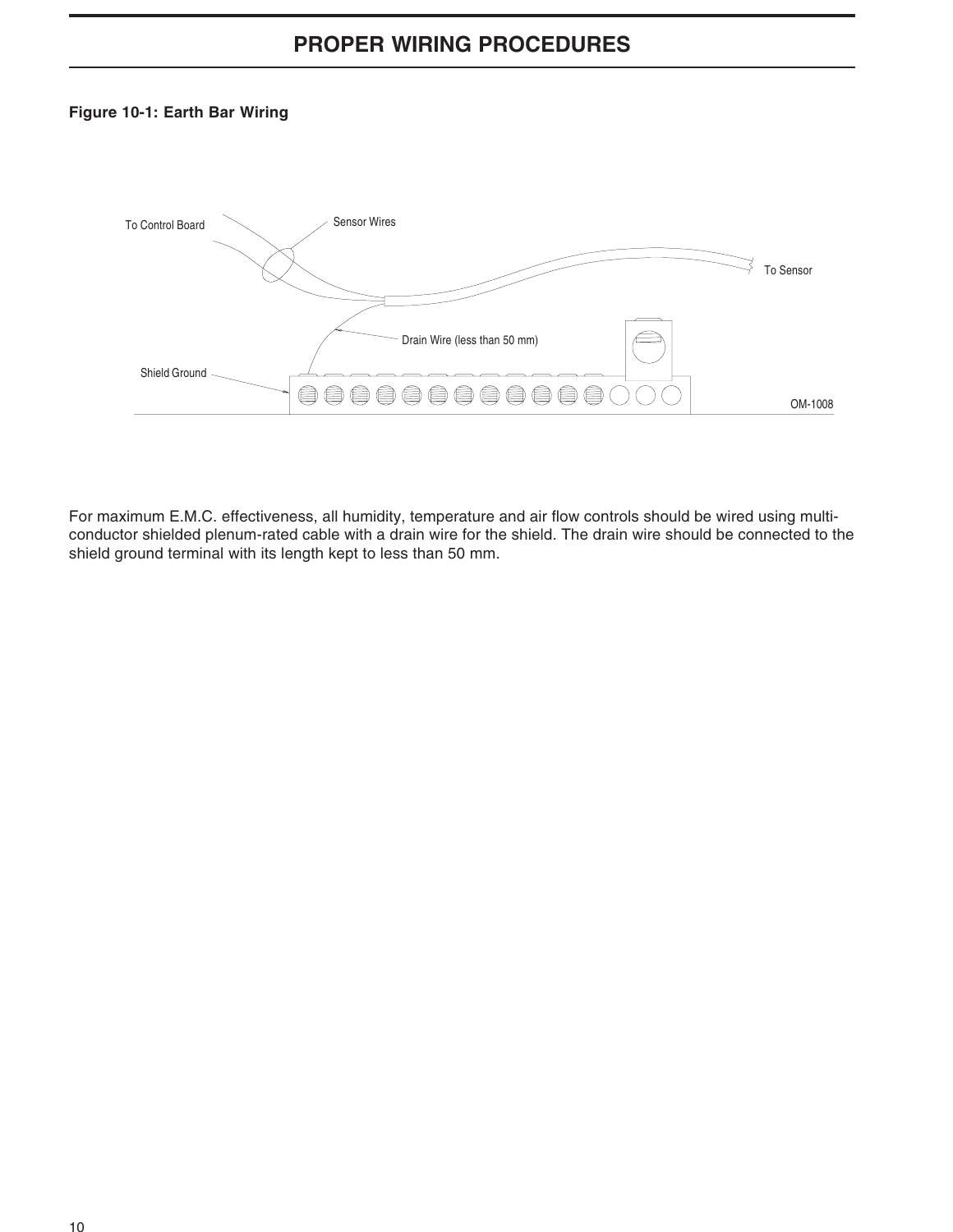# **VAPOR-LOGIC® <sup>2</sup> AUTO SCROLL INFORMATION**

The following pages contain information about the digital read-outs that VAPOR-LOGIC<sub>2</sub> displays on the key pad. This includes a wide variety of present system conditions, faults, and programmable parameters that ultimately control the humidification system. The charts are organized based upon when or why the information is communicated.

#### **Auto Scroll**

The items that will continuously scroll on the lower line during normal humidifier operation are listed below. The current conditions are monitored and communicated through VAPOR-LOGIC<sub>2</sub>. The items available for individual review on the upper line are noted.

| <b>AUTO SCROLL DESCRIPTION</b>                     | <b>AUTO SCROLL READ-OUT</b><br>(LOWER LINE DISPLAY) | <b>AVAILABLE FOR</b><br><b>UPPER LINE REVIEW</b> |
|----------------------------------------------------|-----------------------------------------------------|--------------------------------------------------|
| <b>Relative Humidity Set Point</b>                 | "DESIRED RH __%"                                    | <b>NO</b>                                        |
| <b>Actual Relative Humidity</b>                    | "ACTUAL RH __%"                                     | <b>YES</b>                                       |
| Maximum High Limit Humidity                        | "MAX HL RH %"                                       | <b>NO</b>                                        |
| <b>Actual High Limit Humidity</b>                  | "ACT HL RH $\_\%$ "                                 | <b>YES</b>                                       |
| <b>Window Glass Temperature</b>                    | "GLASS TEMP $\pm$ °C"                               | <b>YES</b>                                       |
| <b>Total Percentage System Output</b>              | "SYS DEMAND __%"                                    | <b>NO</b>                                        |
| Time until Service Message Display<br>(in hours)   | "SERVICE H"                                         | <b>YES</b>                                       |
| Time until Automatic Drain and Flush<br>(in hours) | "AUTO DRAIN H"                                      | <b>YES</b>                                       |
| Time until End of Season Drain<br>(in hours)       | "EOS DRAIN __H"                                     | <b>YES</b>                                       |
| Setpoint Temperature Compensation<br>Reduction     | "TEMP COMP __%"                                     | <b>NO</b>                                        |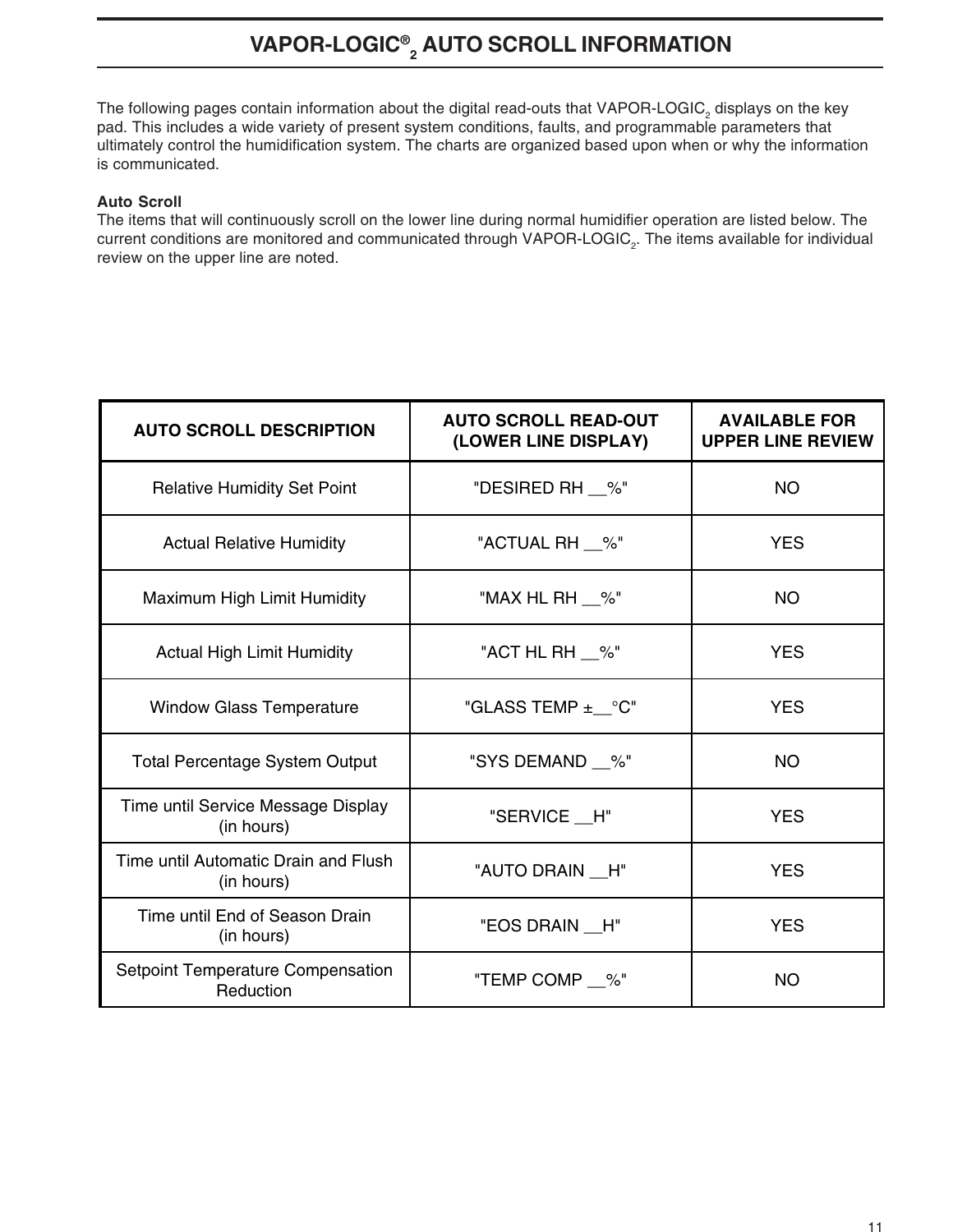# **VAPOR-LOGIC® <sup>2</sup> MAIN MENU INFORMATION**

#### **Main Menu Descriptions**

The Main Menu items are available by pressing the SET key while in either AUTO or STNDBY mode. The SET key also allows you to scroll through the items in the Main Menu. While in the Main Menu, you may view or change the system parameters by following the instructions on page 7.

Note: If any of the options were not selected by the original customer humidifier order, that specific parameter would be removed from the Main Menu.

If parameter values are changed, they take effect immediately, without waiting for the EEPROM SAVE to affect the system operation. (EEPROM= Electronically Erasable Programmable Read Only Memory Chip.)

The following is a list of the parameters, their setting ranges, and their default settings.

| <b>MAIN MENU DESCRIPTION</b>                 | <b>MAIN MENU</b><br><b>READ-OUT</b> | <b>RANGE</b>                         | <b>FACTORY SET</b><br><b>DEFAULT</b> |
|----------------------------------------------|-------------------------------------|--------------------------------------|--------------------------------------|
| Message Scan Delay Time*                     | "SCAN TIME __ S"                    | 0-10 seconds                         | 0 seconds                            |
| <b>Relative Humidity Setpoint</b>            | "DESIRED RH __%"                    | 20-95%                               | 35%                                  |
| Maximum High Limit Humidity                  | "MAX HL RH __%"                     | 20-95%                               | 100%                                 |
| Automatic Drain and<br><b>Flush Interval</b> | "ADS INT __H"                       | 0-99 hours                           | 40 hours                             |
| Automatic Drain Duration*                    | "ADS DUR __ M"                      | 0-30 minutes                         | 8 minutes                            |
| Automatic Flush Duration*                    | "AFS DUR __ M"                      | 0-30 minutes                         | 8 minutes                            |
| Access Code To Allow Set Up*                 | "ACC CODE"                          | 0-9999                               | 00                                   |
| Time Proportioning Interval                  | "CYCLE RATE __ S"                   | 4-60 seconds                         | 60 seconds                           |
| <b>Proportional Band</b>                     | "PROP BAND __%"                     | $2 - 20%$                            | 10%                                  |
| Reset (Integral) Interval*                   | "RESET ____M"                       | 0-19.9 minutes                       | 0.5 minutes                          |
| <b>Skim Time</b>                             | "SKIM TIME __ S"                    | 2-60 seconds                         | 2 seconds                            |
| <b>Calibration Offset for RH</b>             | "CAL RH ±_%"                        | $-10\% - + 10\%$                     | 0%                                   |
| Calibration Offset for HL RH                 | "CAL HL RH ±_%"                     | $-10\%$ to $+10\%$                   | $0\%$                                |
| <b>Calibration Offset for</b><br>Temperature | "CAL TEMP $\pm$ °C"                 | -10 $^{\circ}$ C to +10 $^{\circ}$ C | $0^{\circ}$ C                        |

\* These parameters, if set to zero, will eliminate the function from the humidification system. You may re-select the function at any time by changing the parameter in the Main Menu to a value other than zero.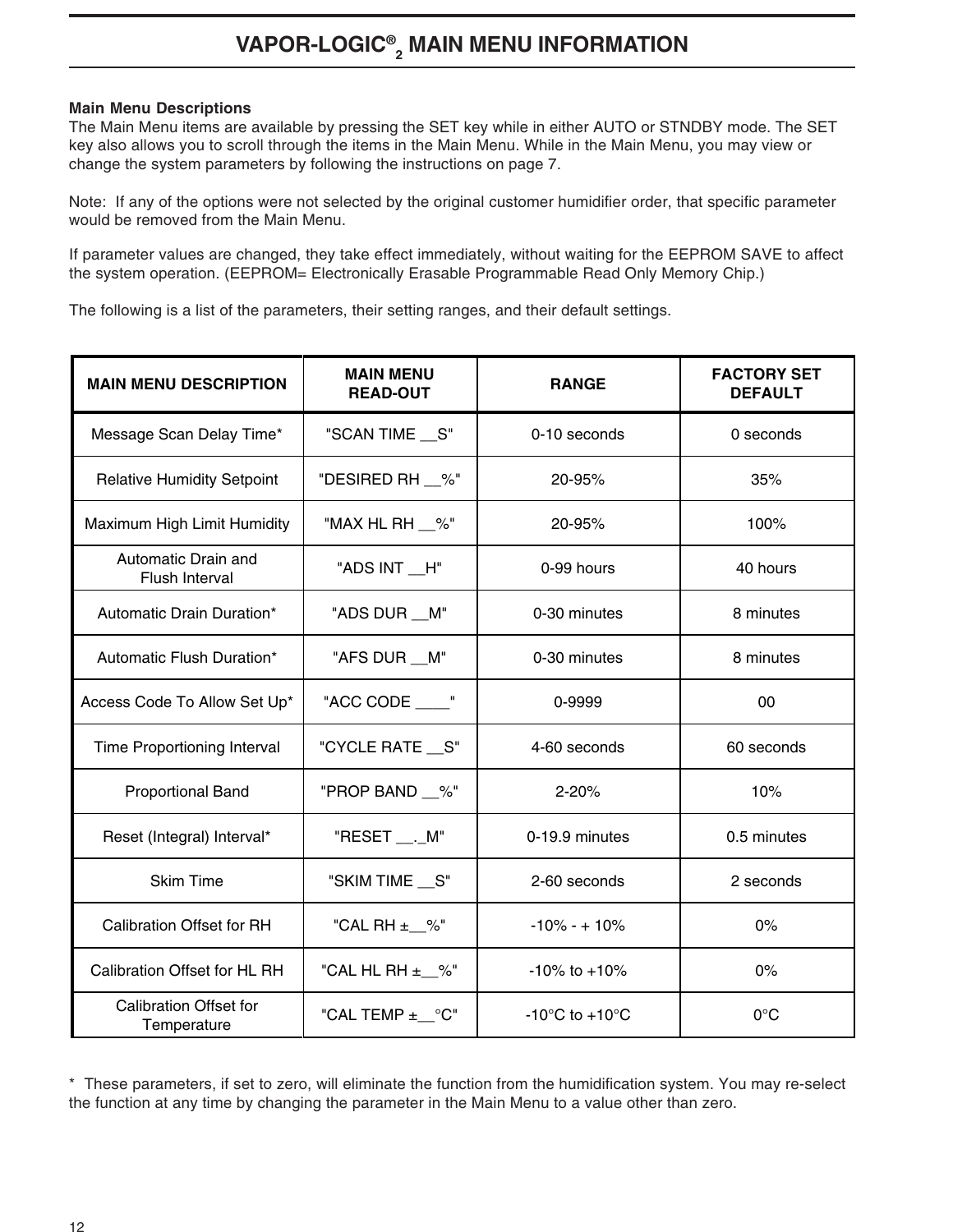# **VAPOR-LOGIC® <sup>2</sup> SYSTEM STATUS INFORMATION**

| <b>DIGITAL DISPLAY SYSTEM STATUS</b><br><b>READ-OUT</b> | <b>SYSTEM STATUS DESCRIPTION</b>                                                                                                                                                                                                                  |
|---------------------------------------------------------|---------------------------------------------------------------------------------------------------------------------------------------------------------------------------------------------------------------------------------------------------|
| "AUTO MODE"                                             | The system is in AUTO MODE, which allows for the normal<br>operation of the humidifier. (Default mode at start-up.)                                                                                                                               |
| "STANDBY MODE"                                          | The system is in STANDBY MODE, which turns off all control<br>outputs during periods of servicing. Programming functions<br>are available. Electric power must be shut off at the disconnect<br>before servicing electrically heated humidifiers. |
| "DRAIN MODE"                                            | The system is in DRAIN MODE, which turns off all control<br>outputs during periods of servicing. Programming functions<br>are not available.                                                                                                      |
| "TEST MODE"                                             | The system is in TEST MODE, which is used to verify the<br>performance of the individual control outputs.                                                                                                                                         |
| "DRAIN ON"                                              | The Automatic or Manual Drain has been activated, during<br>normal operating procedures.                                                                                                                                                          |
| "FLUSHING"                                              | The system is in the Flush Interval of the Auto Drain sequence.                                                                                                                                                                                   |
| "EOS DRAIN ACTIVE"                                      | The humidifier has not been active for 72 hours and has<br>activated the End-of-Season Drain.                                                                                                                                                     |
| "FILL ON"                                               | The Fill Valve has been activated.                                                                                                                                                                                                                |
| "AQUASTAT ENABLE"                                       | The heater has been enabled or activated by the aquastat.                                                                                                                                                                                         |
| "BEGINNING TEST"                                        | When the test cycle has been initially activated, this pre-test<br>message appears.                                                                                                                                                               |
| "HEAT OFF"                                              | This designates part of the Heater Output test: heater<br>contactor/valve has been turned off.                                                                                                                                                    |
| "HEAT ON"                                               | This designates part of the Heater Output test: heater<br>contactor/valve has been turned on.                                                                                                                                                     |
| "DRAIN OFF"                                             | This designates part of the Drain Output test: drain valve has<br>been closed.                                                                                                                                                                    |
| "DRAIN ON"                                              | This designates part of the Drain Output test: drain valve has<br>been opened.                                                                                                                                                                    |
| "FILL OFF"                                              | This designates part of the Fill Output test: fill valve has been<br>closed.                                                                                                                                                                      |
| "FILL ON"                                               | This desiginates part of the Fill Output test: the fill valve has<br>been opened.                                                                                                                                                                 |
| "SERVICE"                                               | DRI-STEEM recommends inspecting and, if neccessary,<br>cleaning your humidifier system at this time.                                                                                                                                              |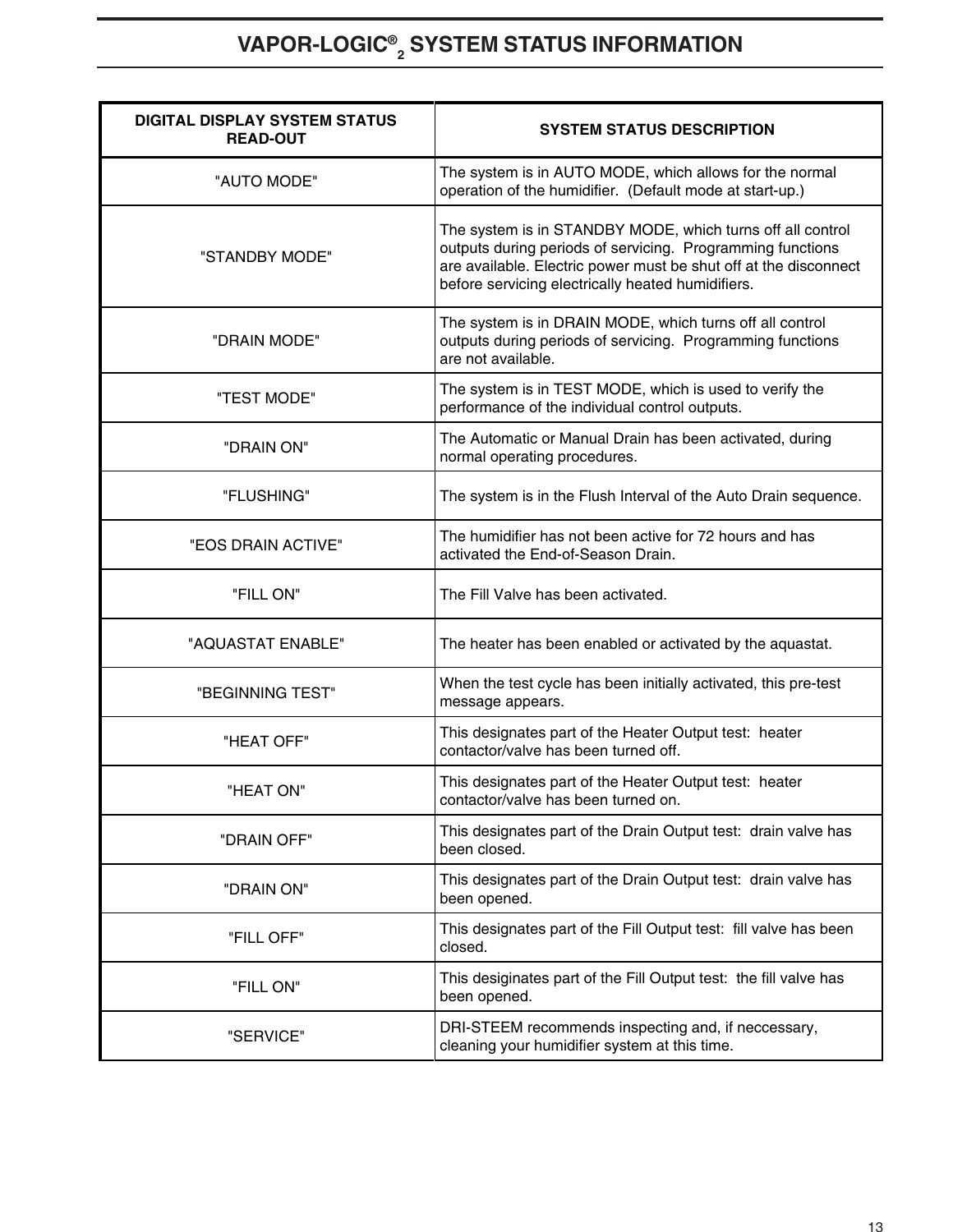# **SYSTEM FAULT & DISABLE CONDITIONS**

#### **Fault Conditions**

The system continuously monitors for a wide variety of FAULT conditions. When a FAULT occurs, the status of the system is changed to FAULT and the appropriate description appears in the lower line display. A FAULT condition shuts off all humidifier outputs.

All faults deactivate the demand for heat. If the fault is a FILL fault, the line voltage must be interrupted to reset the system. All other faults are AUTOMATIC RESET, and the fault will automatically clear once the condition no longer exists and the system then proceeds as normal.

| <b>SYSTEM FAULT</b><br><b>READ-OUT</b> | <b>SYSTEM FAULT DESCRIPTION</b>                                                                             | <b>RECOMMENDED ACTION</b>                                                                                                 |
|----------------------------------------|-------------------------------------------------------------------------------------------------------------|---------------------------------------------------------------------------------------------------------------------------|
| "FAULT<br><b>SYSTEM ERROR"</b>         | A failure condition has been detected during<br>self-diagnostics test.<br>(Microprocessor or EEPROM fault.) | Consult DRI-STEEM.                                                                                                        |
| "FAULT<br><b>LIQUID LEVEL SEN"</b>     | An error has been detected in the<br>sequencing of the probe.                                               | Clean probe rod assembly.                                                                                                 |
| "FAULT<br>FILL TIMER OVER"             | The FILL has not been completed during<br>the set FILL time. (Tank is not full.)                            | Check water supply shut off valve.<br>Check inline strainer.<br>Check for voltage present at the valve<br>(when filling). |
| "FAULT<br><b>DRAIN FAULT ACT"</b>      | The DRAIN has not been completed<br>during the set DRAIN time.<br>(Tank is not empty.)                      | Check for plugged tank drain outlet, clean.<br>Check for voltage present at the valve<br>(when in DRAIN mode).            |
| "FAULT<br>SENSOR"                      | The RH Transmitters or Temperature<br>Transmitter have detected invalid readings<br>(too low).              | Check for open, shorted, or incorrect wiring.                                                                             |

#### **Disable Conditions**

The humidifier may be disabled by three conditions. These disabling conditions are not faults as they are expected to occur in normal operation of the system. They are temporary interruptions to the normal operation of the humidifier. They are indicated by a message on the second line of the display. Once the condition has been corrected the humidifier will resume operation automatically.

| <b>SYSTEM DISABLE</b><br><b>READ-OUT</b> | <b>SYSTEM DISABLE DESCRIPTION</b>                                             | <b>RECOMMENDED ACTION</b>                                   |
|------------------------------------------|-------------------------------------------------------------------------------|-------------------------------------------------------------|
| "AFPS DISABLE"                           | The Air Flow Proving Switch has detected<br>too little air flow.              | Check for proper air flow: blowers, filters,<br>coils, etc. |
| "HL RH DISABLE"                          | The actual duct relative humidity has<br>exceeded the programmed upper limit. | Check for low duct temperature and proper<br>lair flow.     |
| "LO WATER<br><b>DISABLE"</b>             | A low water level has been detected<br>in the tank.                           | Check water supply.                                         |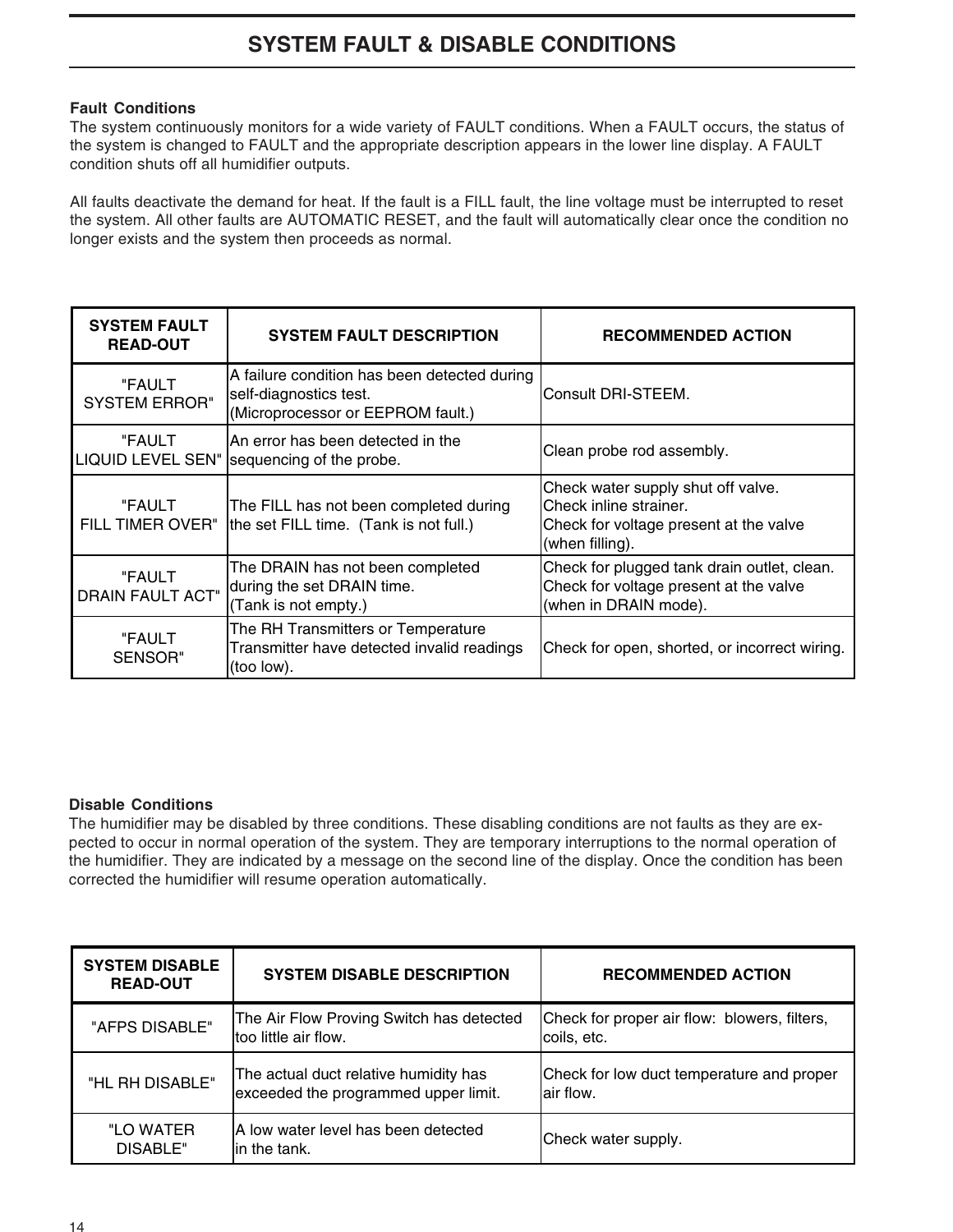### **MAINTENANCE SERVICE RECORD**

| <b>DATE</b><br><b>INSPECTED</b> | <b>PERSONNEL</b> | <b>OBSERVATION</b> | <b>ACTION PERFORMED</b> |
|---------------------------------|------------------|--------------------|-------------------------|
|                                 |                  |                    |                         |
|                                 |                  |                    |                         |
|                                 |                  |                    |                         |
|                                 |                  |                    |                         |
|                                 |                  |                    |                         |
|                                 |                  |                    |                         |
|                                 |                  |                    |                         |
|                                 |                  |                    |                         |
|                                 |                  |                    |                         |
|                                 |                  |                    |                         |
|                                 |                  |                    |                         |
|                                 |                  |                    |                         |
|                                 |                  |                    |                         |
|                                 |                  |                    |                         |
|                                 |                  |                    |                         |
|                                 |                  |                    |                         |
|                                 |                  |                    |                         |
|                                 |                  |                    |                         |
|                                 |                  |                    |                         |